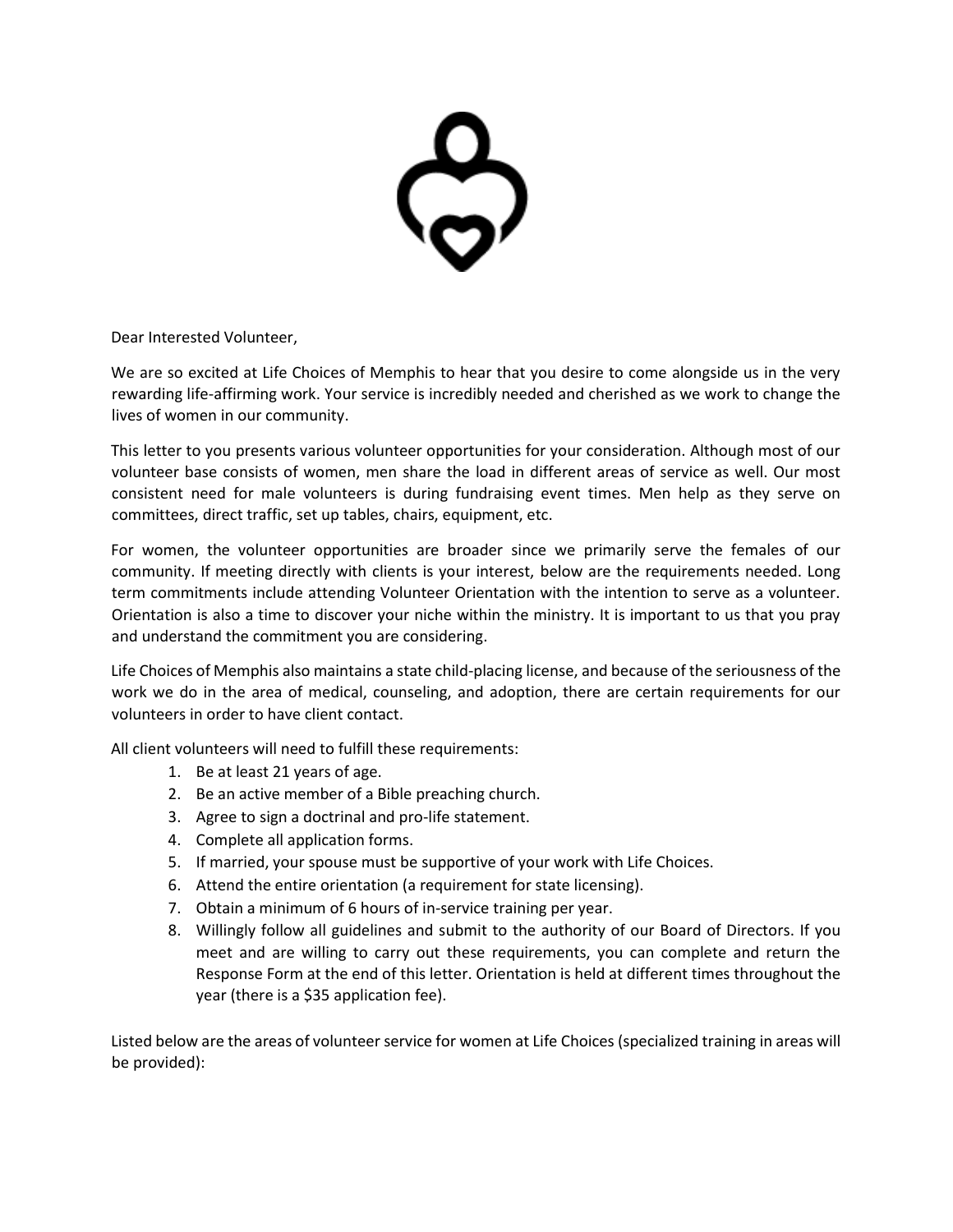**BABY PREP COACH:** Walk alongside our clients throughout their pregnancy, one on one weekly meetings with the client, at our office. There is a curriculum, and we will train you.

**RECEPTIONIST (POPLAR OFFICE):** Answer the phone, make appointments, and greet clients.

**DEVELOPMENT/ADMINISTRATIVE:** Stuff envelopes, prepare for bulk mailings, write letters, assist with fundraisers, etc.

**EMPOWERMENT:** Provide lunch for our Empowerment classes, or lead a specialty training class in your area of expertise (i.e. finances, nursing, nutrition, etc.)

**SPECIAL EVENTS:** Assist with planning, promoting, and implementing details for special events and fundraisers for the ministry.

Thank you for your prayerful consideration of serving with Life Choices. Please complete the Response Form on the next page and please let me know if you have any questions. I am looking forward to hearing from you.

Gratefully,

Wendy Quinn Volunteer Coordinator wendy.quinn@lifechoicesmemphis.org 901-388-1172